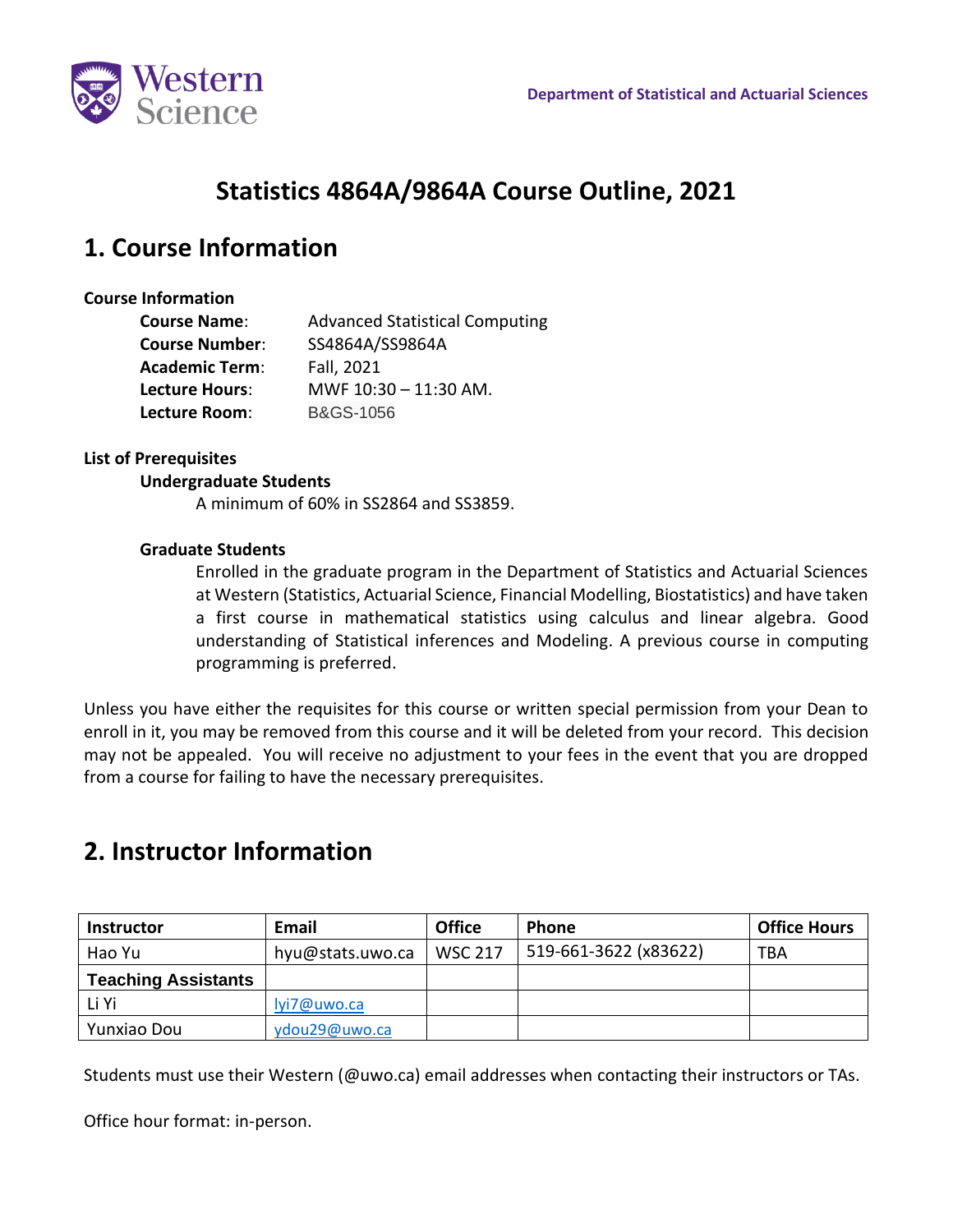# **3. Course Syllabus, Schedule, Delivery Mode**

This course introduces students to ways of implementing various statistical procedures in R. For computation intensive procedures, C programming and R to C interface will be introduced. The aim is to gain a good understanding of how to efficiently use packages to perform data analysis. The approach will be research-orientated and therefore students will learn in detail how various statistical procedures are implemented. If time permits, SAS macro programming will be discussed. Topics covered though not restrict to those will include:

- Data preprocessing
- MLE, Inference including hypothesis tests, bootstrap, and MCMC
- Regression (simple, multiple, glm, smoothing, etc)
- Statistical Monte Carlo simulation
- Data mining and modelling overfitting/underfitting
- Statistical parallel computing
- SAS macro programming (time permits).

### **Learning Outcomes**

- Upon successful completion of this course, students will be able to use R efficiently to work with advanced statistical computing problems.
- Break down a big and/or complex computing problem into many small and easy handle tasks.
- Interactive with other languages such a C to speed up computation time.

Classes begin: September 8, 2021 Reading Week: November 1–7, 2021 Classes end: December 8, 2021

### **Contingency plan for an in-person class pivoting to 100% online learning**

In the event of a COVID-19 resurgence during the course that necessitates the course delivery moving away from face-to-face interaction, all remaining course content will be delivered entirely online, either synchronously (i.e., at the times indicated in the timetable) or asynchronously (e.g., posted on OWL for students to view at their convenience). The grading scheme will **not** change. Any remaining assessments will also be conducted online as determined by the course instructor.

### **4. Course Materials**

There is no required textbook. The main reference book is

Modern Applied Statistics with S. 4th edition, Springer by Venables, W.N. and Ripley, B.D. (2002).

**Software needed**: A personal computer that has R and RStudio installed (Windows, Mac, Linux) is highly recommended since they are required to complete all assignments. The majority of the course will be in R while there might be SAS coding involved in the later part of the course if time permits. If needed, [https://myvlab.uwo.ca](https://myvlab.uwo.ca/) will be used to run SAS codes.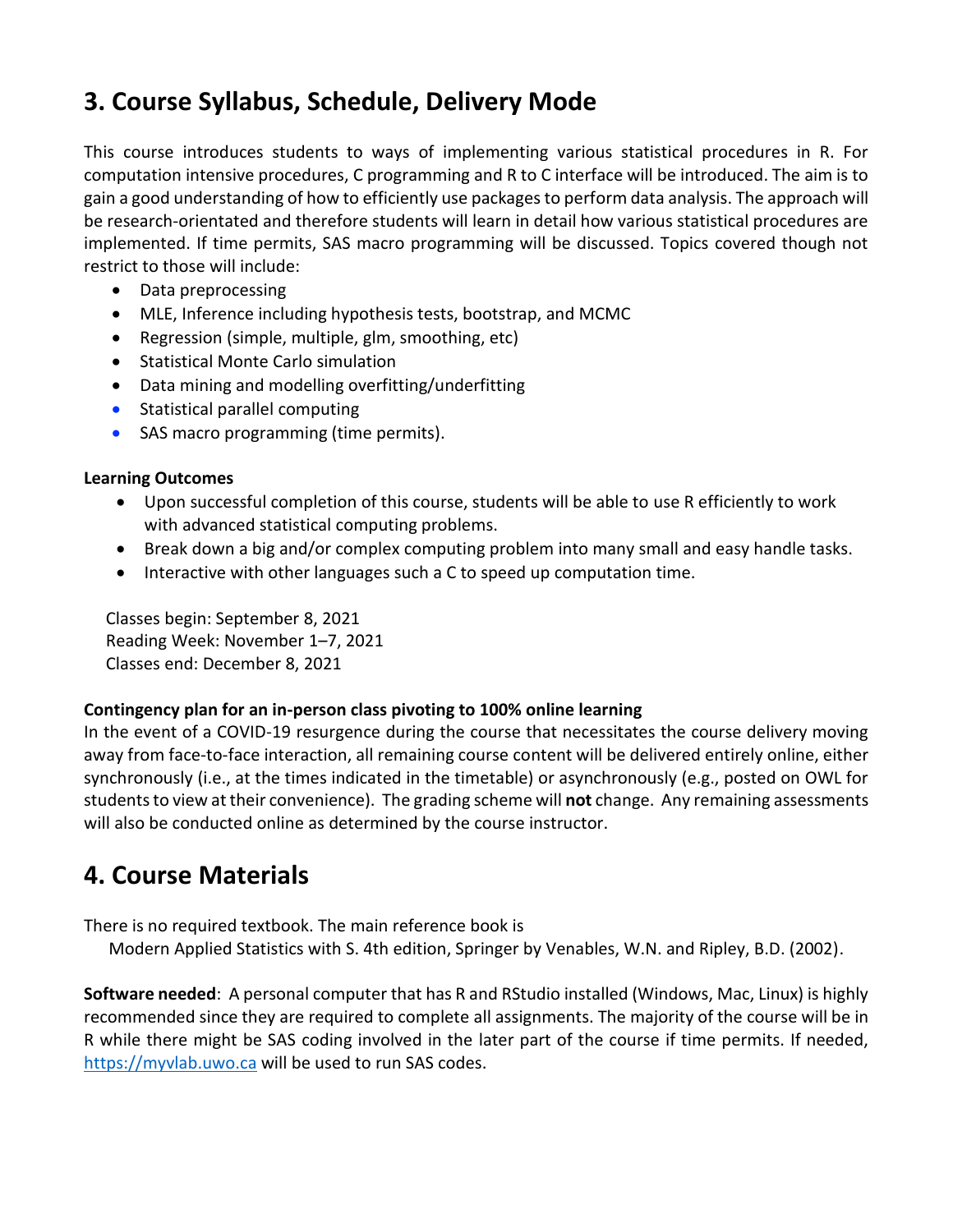Students are responsible for checking the course OWL site (http://owl.uwo.ca) on a regular basis for news and updates. This is the primary method by which information will be disseminated to all students in the class.

All course material will be posted to OWL: http://owl.uwo.ca.

If students need assistance with the course OWL site, they can seek support on the OWL Help page. Alternatively, they can contact the Western Technology Services Helpdesk. They can be contacted by phone at 519-661-3800 or ext. 83800.

### **Technical Requirements**

[Google Chrome](https://www.google.ca/chrome/?brand=CHBD&gclid=CjwKCAjwxLH3BRApEiwAqX9arfg8JaH6fWGASk9bHTkfW_dyBir93A1-TliP-7u1Kguf-WZsoGAPhBoC9NYQAvD_BwE&gclsrc=aw.ds) or [Mozilla Firefox](https://www.mozilla.org/en-CA/) are the preferred browsers to optimally use OWL; update your browsers frequently. Students interested in evaluating their internet speed, please click [here.](https://www.google.com/search?q=internet+speed+test+google&rlz=1C5CHFA_enCA702CA702&oq=internet+speed+test+google&aqs=chrome..69i57j0l7.3608j0j4&sourceid=chrome&ie=UTF-8)

### **5. Methods of Evaluation**

The overall course grade will be calculated as listed below:

| Assignments (5)          | 25% |
|--------------------------|-----|
| Midterm                  | 35% |
| <b>Oral Presentation</b> | 10% |
| <b>Final Project</b>     | 30% |

There are about 5 assignments, given out roughly one every two weeks. All assignments must be done electronically (all assignments must be prepared using RStudio Markdown/Notebook (PDF)) and be submitted to owl before deadline.

Late Submissions by Graduate Students

- Assignments that are submitted late will be subject to a 20% penalty per day or portion thereof, including weekends and holidays.
- Assignments that are submitted 5 or more days late will not be graded.

Late Submissions by Undergraduate Students

- Late assignments without illness self-reports will be subject to a late penalty of 20% per day or portion thereof, and assessments that are submitted 5 or more days late will not be graded.
- Late assignments with illness self-reports should be submitted within 24 hours of submission of the last illness self-report, after which they will be subject to a late penalty of 20% per day or portion thereof, and assignments that are submitted 5 or more days late will not be graded.

There will be a 2-hour closed book and in-person midterm, tentatively setting on October 28, 10:00 am to noon. It will be booked and confirmed through the Exam Central. Exam room info will be posted once it is available.

There will be a course project with oral presentation involved. The maximum number of students in each group will be 2 and it might change later depending on the number of students enrolled in this course. The oral presentation will contribute 10% toward the final grade. 30% will be graded based on your written project. Be aware that each member in a group must contribute equally to your project in terms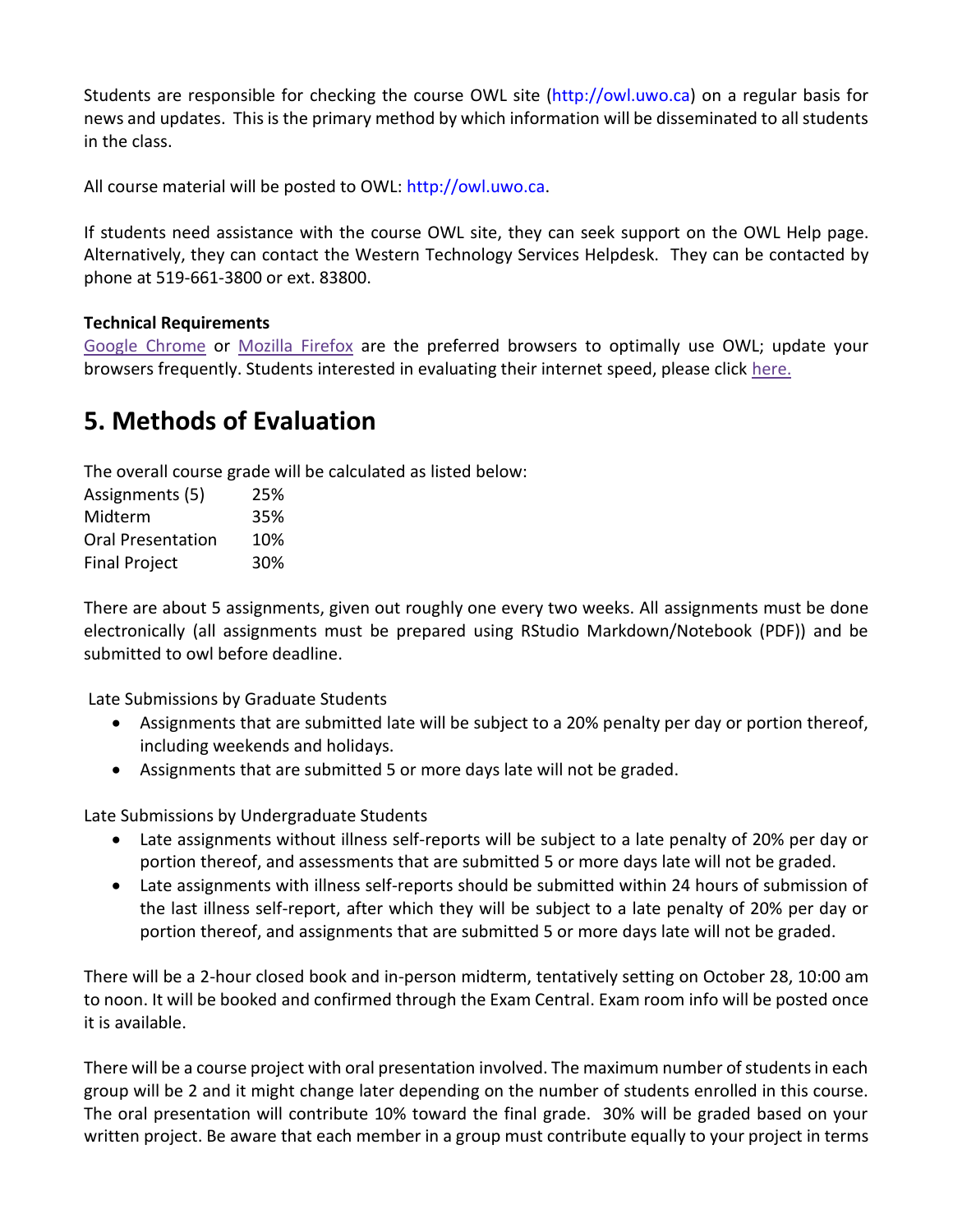of preparation, codling, debugging, running, writing slide/project (so that you will be given the same grade). Otherwise, different grade is given based on the amount of work you contribute to.

Presentation Slides Due: Nov 28 11:55 pm. To be submitted through OWL (pdf or PowerPoint).

Last three or four lectures are reserved for your oral presentations. Each group will have about 15 minutes to present including Q & A.

Written Project Due: Dec 20 11:55 pm. To be submitted through OWL with dataset if applicable.

### **Accommodated Evaluations**

No makeup midterm is given. The weight may be redistributed to other categories by the instructor.

### **Rounding of Marks Statement**

Across the Sciences Undergraduate Education programs, we strive to maintain high standards that reflect the effort that both students and faculty put into the teaching and learning experience during this course. All students will be treated equally and evaluated based only on their actual achievement. *Final grades* on this course, irrespective of the number of decimal places used in marking individual assignments and tests, will be calculated to one decimal place and rounded to the nearest integer, e.g., 74.4 becomes 74, and 74.5 becomes 75. Marks WILL NOT be bumped to the next grade or GPA, e.g. a 79 will NOT be bumped up to an 80, an 84 WILL NOT be bumped up to an 85, etc. The mark attained is the mark you achieved, and the mark assigned; requests for mark "bumping" will be denied.

# **6. Student Absences**

### **Academic Consideration for Student Absences**

Students who experience an extenuating circumstance (illness, injury or other extenuating circumstance) sufficiently significant to temporarily render them unable to meet academic requirements may submit a request for academic consideration through the following routes:

- (i) Submitting a Self-Reported Absence (SRA) form (applicable to undergraduate students only) provided that the conditions for submission are met. To be eligible for a Self-Reported Absence:
	- an absence must be no more than 48 hours
	- the assessments must be worth no more than 30% of the student's final grade
	- no more than two SRAs may be submitted during the Fall/Winter term
- (ii) For medical absences, submitting a Student Medical Certificate (SMC) signed by a licensed medical or mental health practitioner to the Academic Counselling office of their Faculty of Registration.
- (iii) Submitting appropriate documentation for non-medical absences to the Academic Counselling office in their Faculty of Registration.

Note that in all cases, students are required to contact their instructors within 24 hours of the end of the period covered, unless otherwise instructed in the course outline.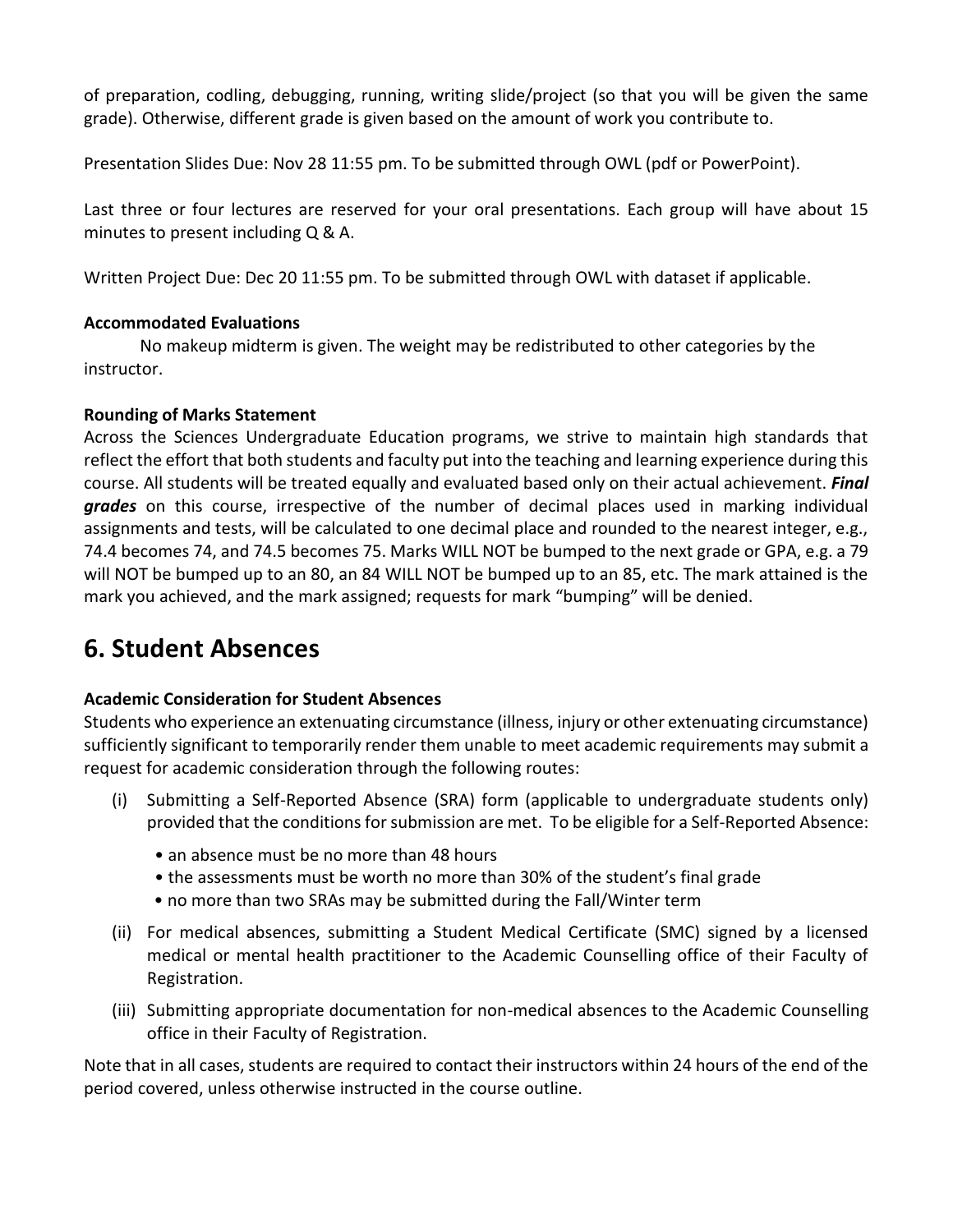Please send me an email once you file your SRA and I will send back an acknowledgement to give you some options if applicable.

Students should also note that individual instructors are not permitted to receive documentation directly from a student, whether in support of an application for consideration on medical grounds, or for other reasons. **All documentation required for absences that are not covered by the Self-Reported Absence Policy must be submitted to the Academic Counselling office of a student's Home Faculty.**

For the policy on Academic Consideration for Student Absences – Undergraduate Students in First Entry Programs, see:

https://www.uwo.ca/univsec/pdf/academic\_policies/appeals/accommodation\_illness.pdf

and for the Student Medical Certificate (SMC), see:

http://www.uwo.ca/univsec/pdf/academic\_policies/appeals/medicalform.pdf.

### **Religious Accommodation**

When a course requirement conflicts with a religious holiday that requires an absence from the University or prohibits certain activities, students should request accommodation for their absence in writing at least two weeks prior to the holiday to the course instructor and/or the Academic Counselling office of their Faculty of Registration. Please consult University's list of recognized religious holidays (updated annually) at

https://multiculturalcalendar.com/ecal/index.php?s=c-univwo.

# **6. Accommodation and Accessibility**

### **Accommodation Policies**

Students with disabilities work with Accessible Education (formerly SSD), which provides recommendations for accommodation based on medical documentation or psychological and cognitive testing. The policy on Academic Accommodation for Students with Disabilities can be found at:

https://www.uwo.ca/univsec/pdf/academic\_policies/appeals/Academic Accommodation\_disabilities.pdf,

# **7. Academic Policies**

The website for Registrarial Services is http://www.registrar.uwo.ca.

In accordance with policy,

https://www.uwo.ca/univsec/pdf/policies\_procedures/section1/mapp113.pdf,

the centrally administered e-mail account provided to students will be considered the individual's official university e-mail address. It is the responsibility of the account holder to ensure that e-mail received from the University at his/her official university address is attended to in a timely manner.